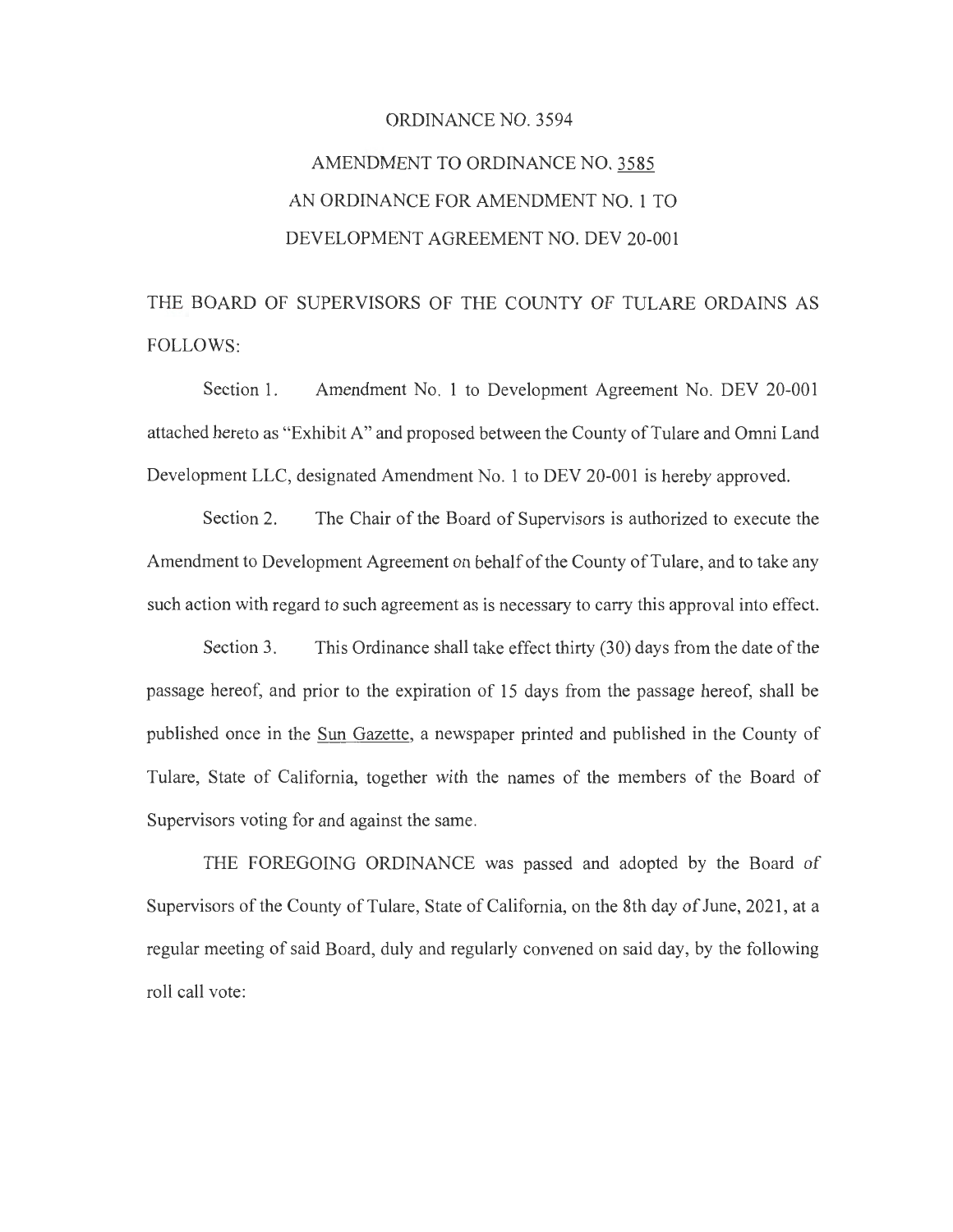AYES:

SUPERVISORS MICARI, VANDER POEL,

SHUKLIAN, VALERO AND TOWNSEND

NOES:

NONE

ABSENT:

**NONE** 

Superv for Amy Shuklian, District Three Chair, Board of Supervisors

ATTEST: Jason T. Britt

County Administrative Officer/Clerk

Board of Supervisors

Neriedes  $By:$ 

Deputy Clerk

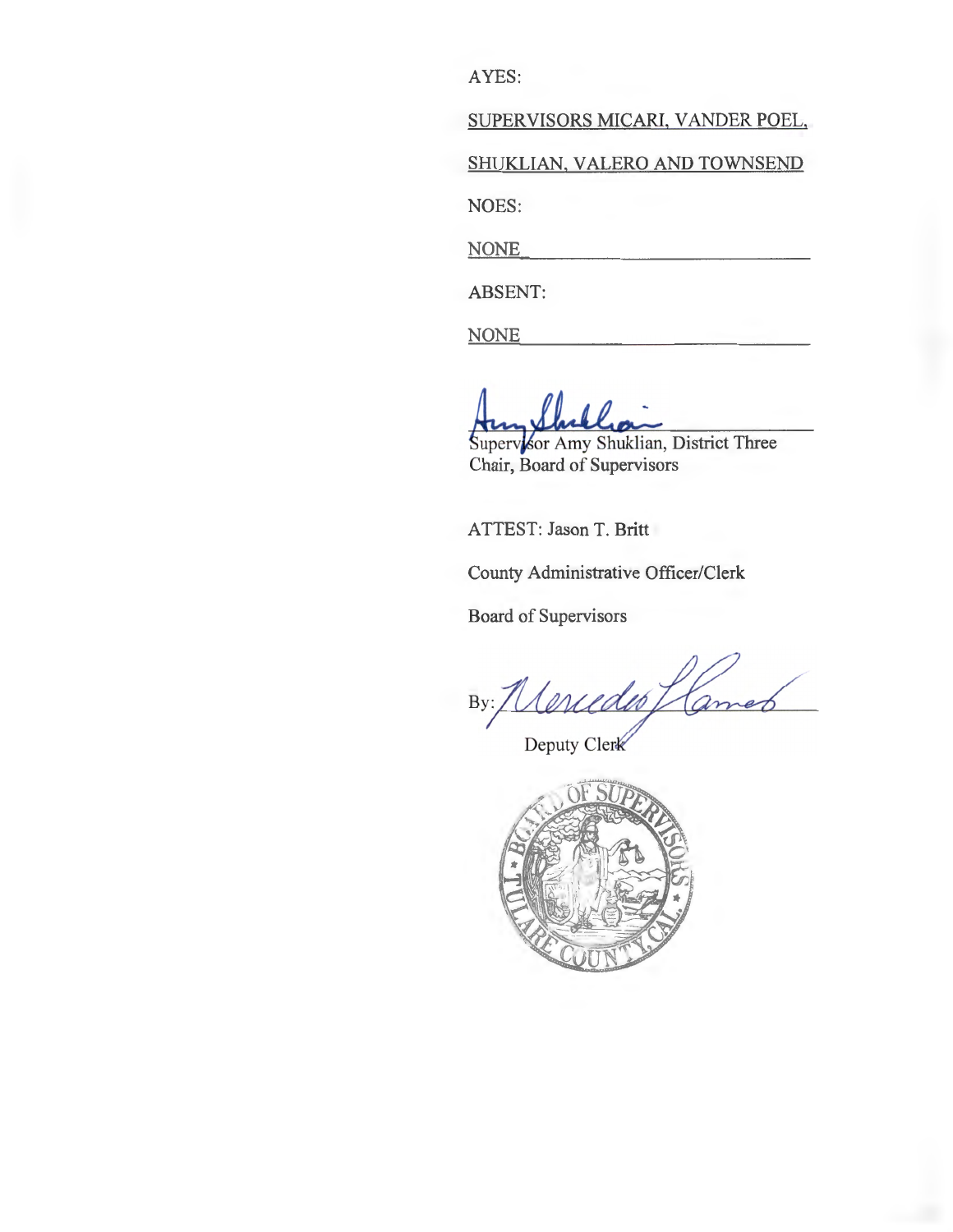RECORDING REQUESTED BY AND WHEN RECORDED MAIL TO:

Aaron Bock Resource Management Agency 5961 South Mooney Boulevard Visalia, CA 93277

(Space Above This Line Reserved For Recorder's Use)

No recording fee required: This document is exempt from fee pursuant to Sections 6105 and 27383 of the California Government Code.

### **AMENDMENT NO. 1 TO DEVELOPMENT AGREEMENT NO. DEV 20-001 BY AND BETWEEN**

#### **County of Tulare**

#### **AND**

## **Omni Land Development LLC**

## **AMENDMENT NO. 1 TO DEVELOPMENT AGREEMENT NO. DEV 20-001**

THIS AMENDMENT TO DEVELOPMENT AGREEMENT NO. 20-001 (this "Agreement") is entered as of **JUDE** 8 and between Omni Land Development LLC, a California as of  $\overline{\bigcup_{\text{MDE}}}$ ,  $\overline{\mathcal{S}^{\text{in}}_{\text{MDE}}}$ , 2021 by and between Omni Land Development LLC, a California Limited Liability company ("Omni Land Development"), and the County of Tulare, State of California ("County"), pursuant to California Government Code§ 65864 et seq.

This Agreement adds, as stated in the Quitclaim of Parcel Legal Description for Parcel **1** of "Exhibit B" of Exhibit A to the Development Agreement, adding 15,702.7 Square Feet, to the Board of Supervisors Resolution No. 2020-0449 for the ordinance number 3585 approved on August 4, 2020. The Exhibit B quitclaim was shown in the development agreement under Exhibit A and summary resolution; however, was not enumerated in the BOS Resolution or under Recitals C of the Development Agreement.

Language in the DA Recitals would be changed to include *and "Exhibit B" to Exhibit A and known as Parcel 1 as is considered the northern part of the "Elder Alignment ".* Thereafter, the paragraph will read as:

"C. Property to be Obtained by Omni Land Development. The County will execute quitclaim deeds, in favor of Omni Land Development, for *four* unimproved pieces of real property, measuring 5,632 square feet, 248.6 square feet, and 15,288.6 square feet, identified and specifically defined as Areas 1, 2 and 3 of

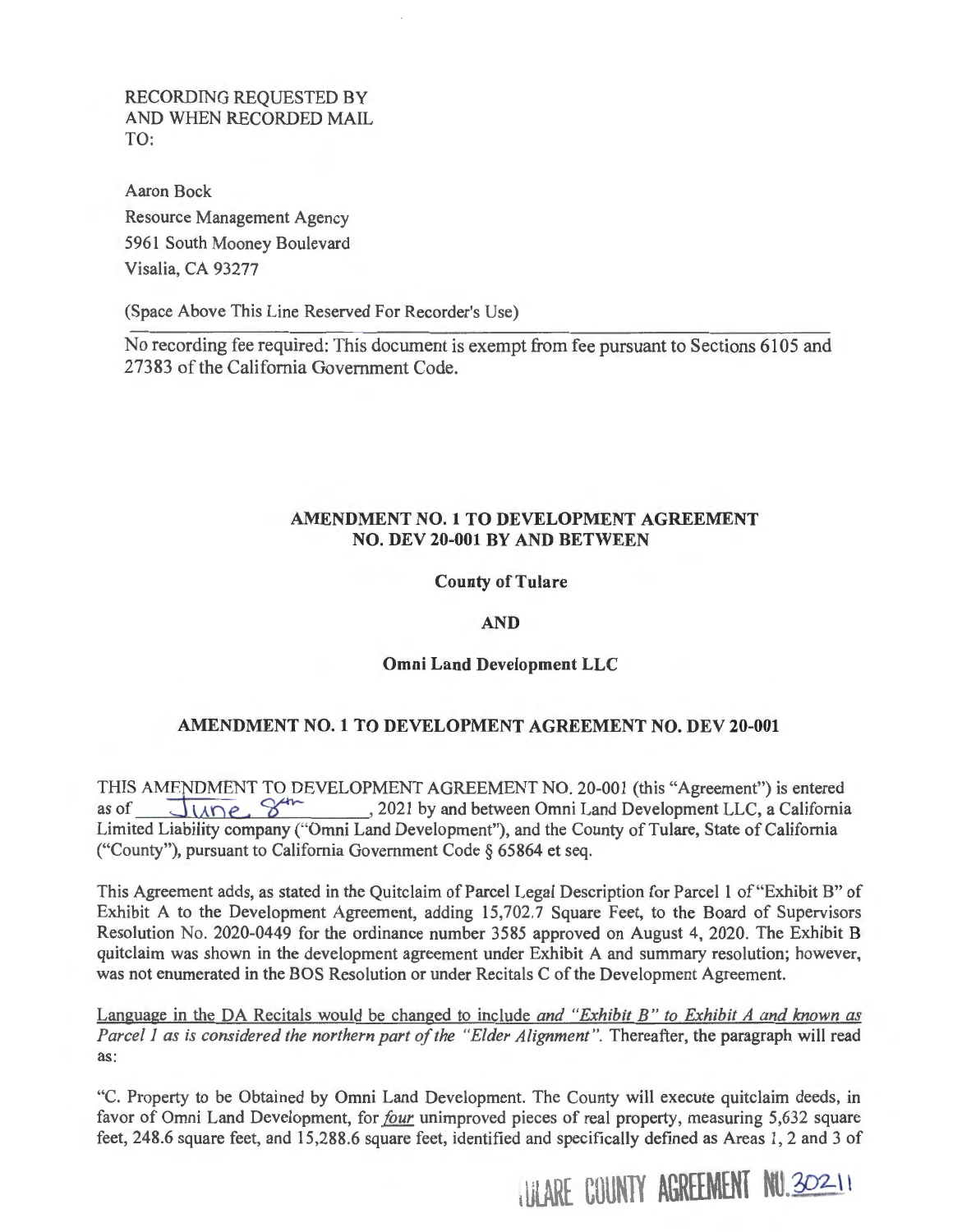Exhibit A to this agreement *and "Exhibit B" to Exhibit A known as Parcel 1 measuring 15,702.7 square feet, as is considered the northern part of the "Elder Alignment".* The properties identified in Exhibit A are generally located just to the east of State Route 99, and north of Betty Drive. These properties, along with approximately 637,894 square feet of adjoining property already owned by Omni Land Development, comprise the "Project Site."

IN WITNESS WHEREOF, the County of Tulare, a municipal corporation, has authorized the execution of this Amendment of Development Agreement No. 20-001 in duplicate by its County Administrative Officer<br>and attestation by its County Clerk under authority of Ordinance No. 3594, adopted and attestation by its County Clerk under authority of Ordinance No. 3594 , adopted by the Board of the County of Tulare on **lane ... 8 3594** , 2021, and executed in duplicate.

COUNTY OF TULARE

By: Date:

Officer/Clerk ATTEST: n Admi 'ou

Clerk (Seal Deputy

By

Approved as to Form:<br>By: Matthew Pierce

Matter No. 2020450

OMNI LAND DEVELOPMENT LLC, a California Limited Liability Company By: Name: Samer Sabbah

| Title: | Member |  |
|--------|--------|--|
|        |        |  |

Date: May 27th 2021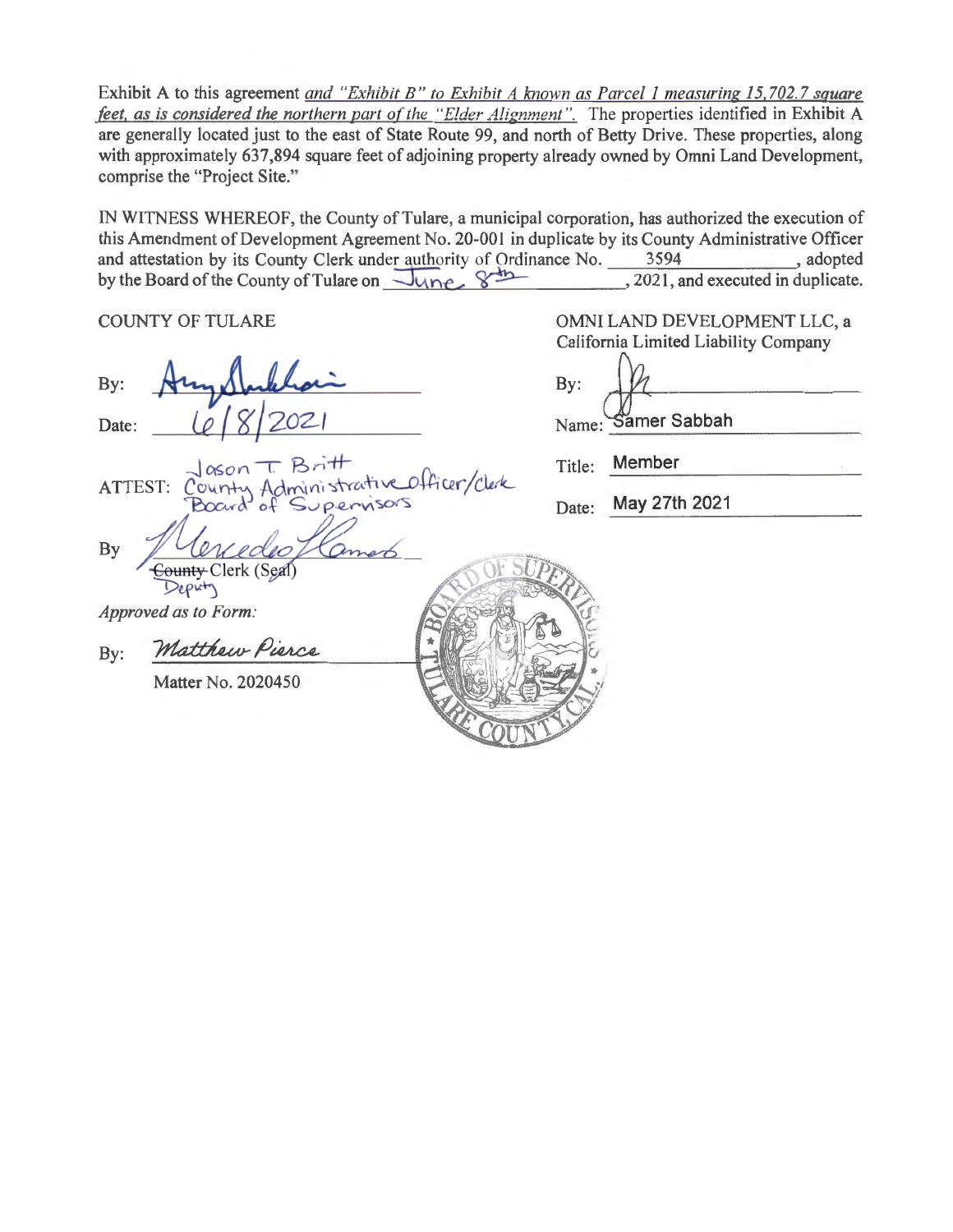## Exhibit "A" Tulare County Quitclaim of Parcel Legal Description Page 2 of 2

PARCEL 2:

A II that portion of Elder Street of the map of Goshen, according to the map thereof recorded in Volume 3 of Maps at Page 20, Tulare County Records, lying East of East right of way line of Linden Street, between Blocks 89 and 100, lying in the Northeast quarter of Section 24, Township 18 South, Range 23 East, Mount Diablo Base and Meridian, in the County of Tulare, State of California, described as follows:

COMMENCING at the Southwest corner of Parcel One of the land conveyed to the County of Tulare by the Grant Deed recorded August 18, 2010 as Document No. 2010-0050390, Official Records Tulare County, said Southwest comer being the intersection of the centerlines of said Linden and Elder Streets; thence

East, North and East along the Southerly line of the land conveyed by said Document No. 2010-0050390, the following three courses:

- 1) South 89°34'57" East, 40.00 feet along the centerline of said Elder Street to the TRUE POlNT of BEGINNING of this description; thence
- 2) North 0°17'37" East, 40.00 feet to the Southwest corner of said Block 100; thence
- 3) South 89°34'57" East, 80.93 feet; thence

South 4°51 '52" West, 32.86 feet; thence

South 57°07'40" West, 86.07 feet to the Northwest corner of the land conveyed to the

County of Tulare by the Grant Deed recorded July28, 2010 as Document No. 2010-0045451,

Official Records Tulare County, said Northwest comer also being a point on the South right of way line of said Elder Street; thence

North 89°34'57"West, 6.27 feet along said South line to the Northeast comer of said Block 89; thence

North 0°17'37'' East, 40.00 feet to the TRUE POINT of BEGINNING.

Containing and area of 4,606.4 square feet, more or less.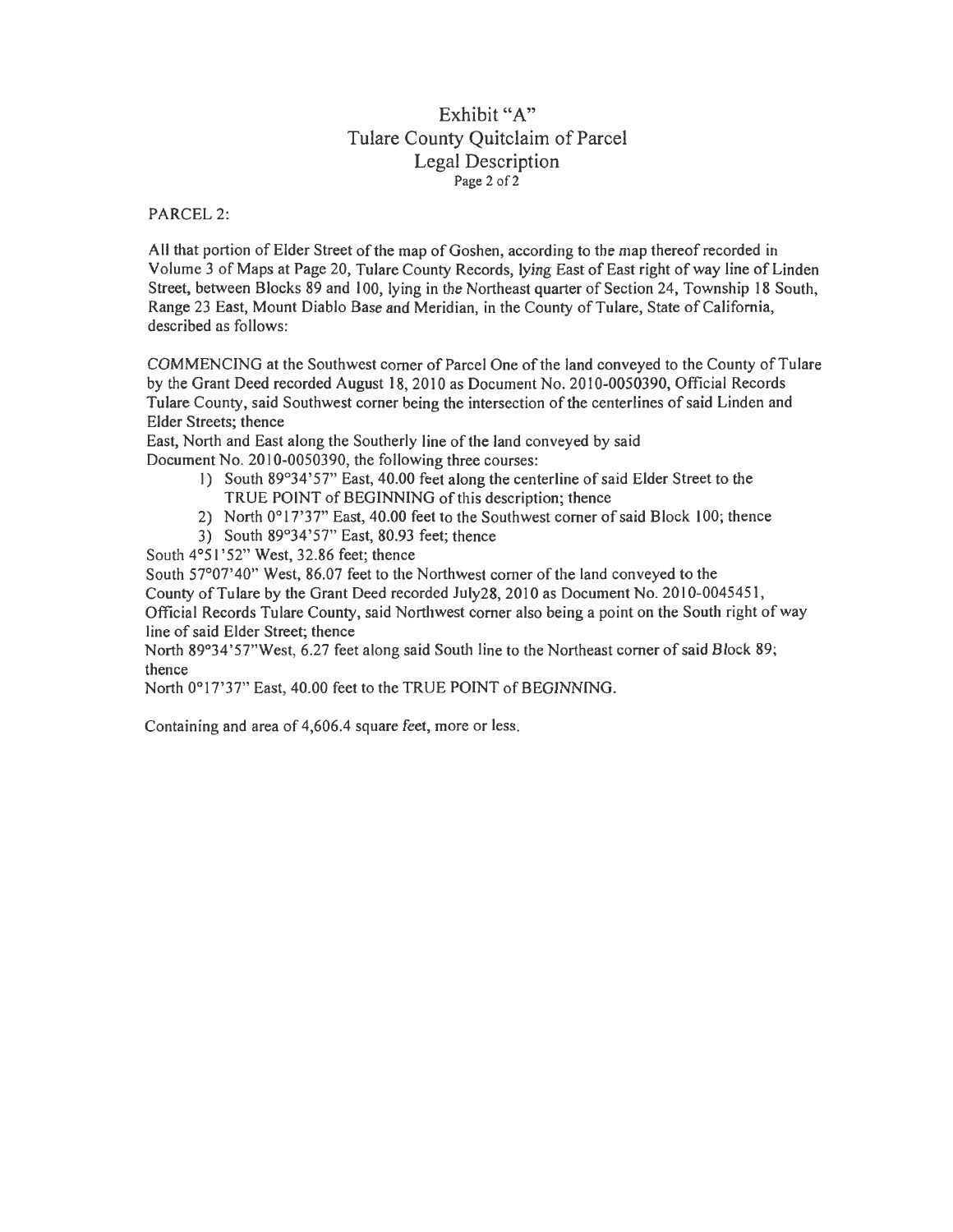